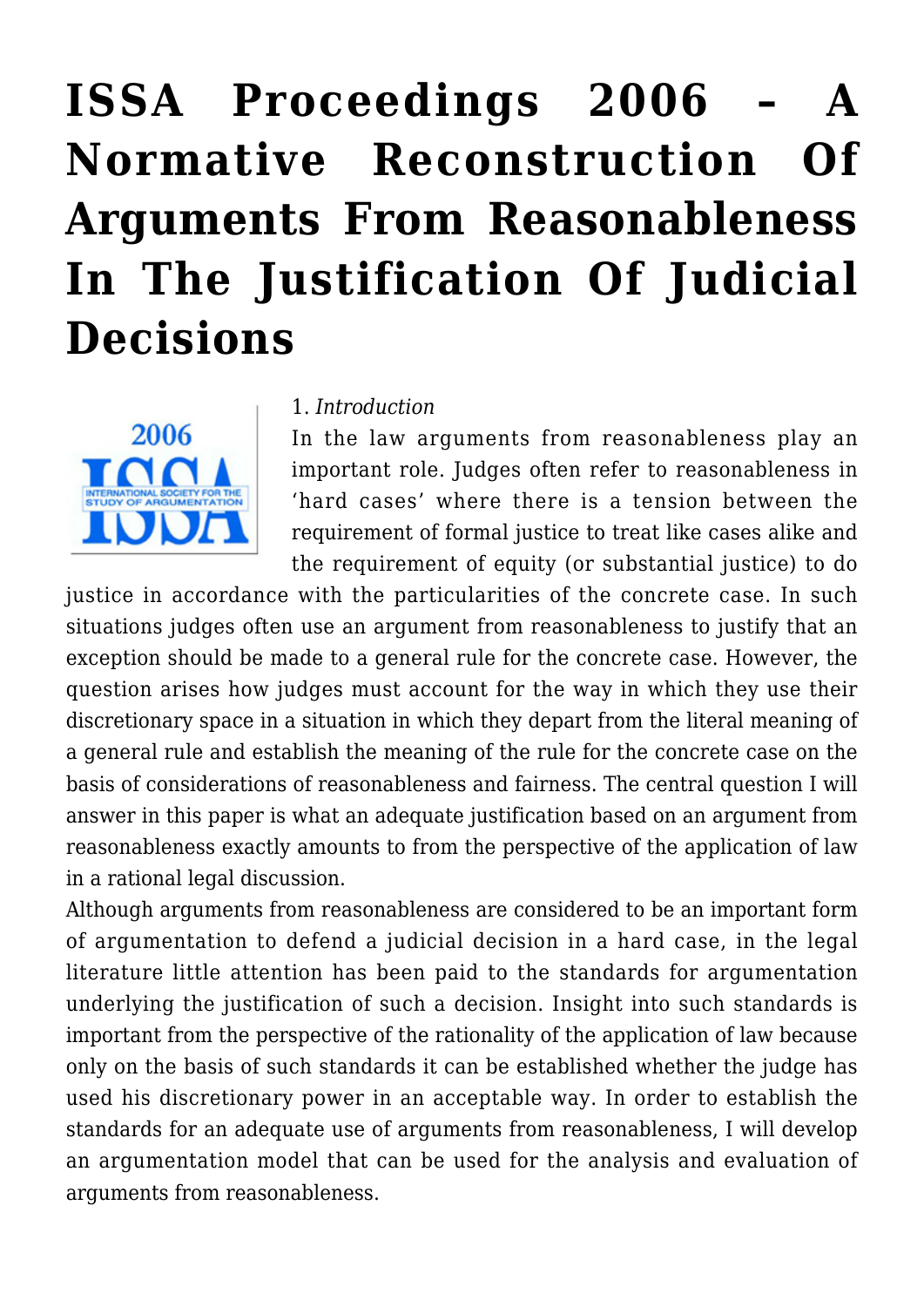In this paper I will proceed as follows. First in (2) I will discuss the legal background of the use of arguments from reasonableness and fairness and I will establish under what conditions they form an acceptable justification of a judicial decision. Then, in (3) I will develop an argumentation model for the analysis and evaluation of legal arguments from reasonableness to be able to make the underlying choices and assumptions explicit. In (4) I will apply this argumentation model to an example from Dutch law in which this form of argumentation is used and establish in what respects it can be considered an acceptable contribution to a rational legal discussion.

## 2. *The role of arguments from reasonableness in a legal discussion*

Judges use an argument from reasonableness to justify that in a concrete situation an exception should be made to a legal rule to avoid an unacceptable result. The need for an argument from reasonableness for this purpose can already be found in the classical literature with Aristotle who claims that an argument from 'equity' can be used as an argument to make an exception to application of a universal legal rule in a concrete case if this would yield un unacceptable result. A judge is allowed to correct the law on the basis of 'equity' if it would be unjust because of its generality. According to Aristotle, in such cases equity amounts to justice to correct the injustice that would be caused by strict application of a universal rule in a concrete case.**[i]**

A similar view is defended by Perelman (1979) who argues that the requirement of reasonableness is a requirement for the judge to apply the law in a just way, that is the requirement to treat like cases alike und unlike cases differently. This may result in an obligation for the judge not to apply a legal rule if application would be incompatible with the rational goal of the rule. A rational legislator can never have intended that a rule would be applied that would lead to a result that would conflict with the goal of the rule.

In most legal systems it is allowed to make such an exception on the basis of reasonableness and fairness.**[ii]** The general idea why it would be acceptable to make an exception to a legal rule on the basis of reasonableness and fairness is that the result of legal decisions should be reasonable and fair. The requirement of reasonableness implies that a judge should treat like cases alike and unlike cases differently. The requirement of fairness implies that the judge should apply the law in such a way that justice is done to the particularities of the concrete case.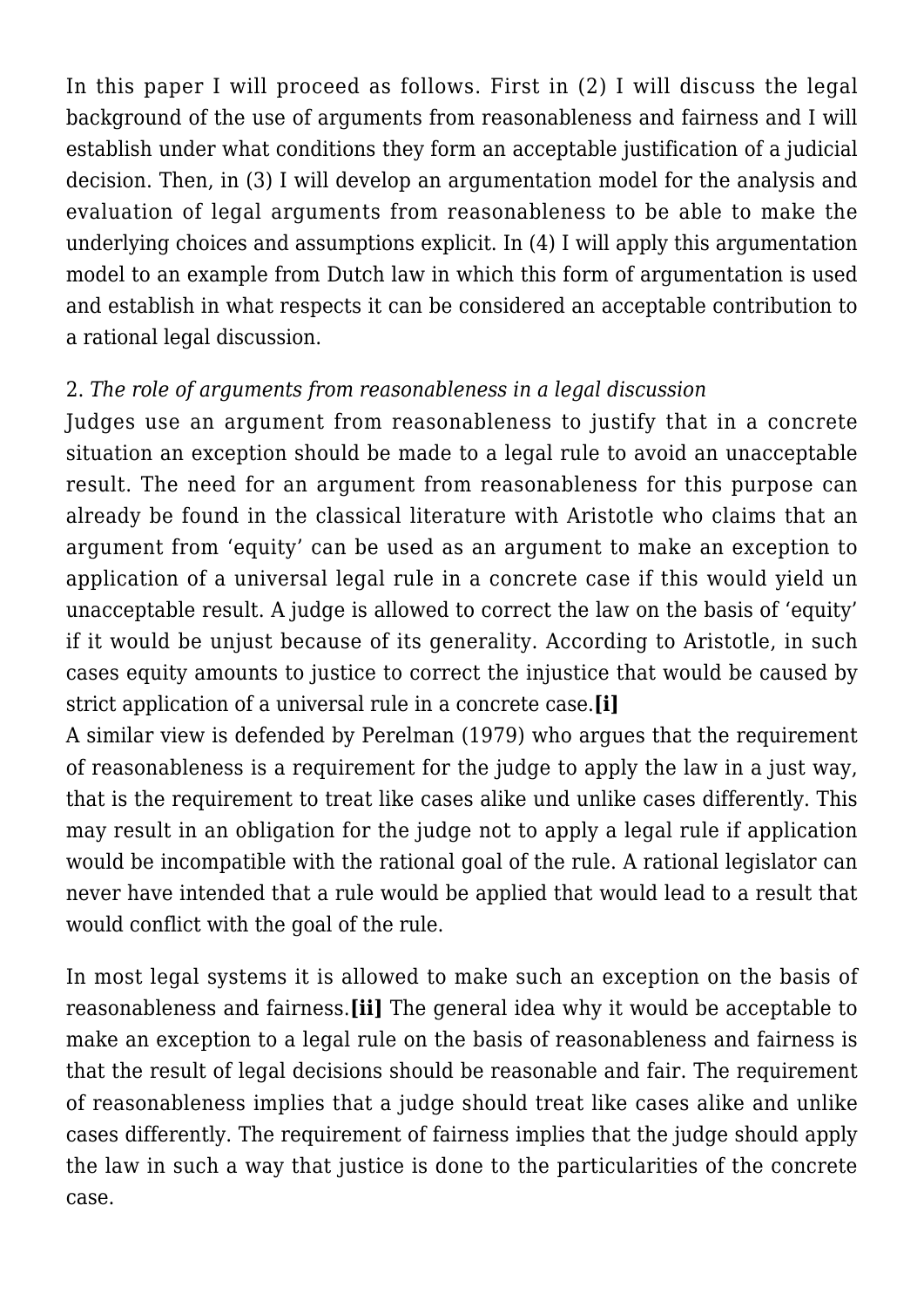Normally a judge can comply with these requirements by checking whether the conditions of a general legal rule are fulfilled. The question to be answered, however, is what a judge must do when the conditions of a legal rule are fulfilled but he is of the opinion that application of the rule would be unreasonable and unfair (or when the conditions are not fulfilled but application would still be reasonable and fair).

When a judge is of the opinion that an exception should be made on the basis of reasonableness and fairness, he can make the rule more concrete, he can supplement the rule, or he can correct the rule in such a way that a new rule for the concrete case is formulated. By creating a new 'rule of exception' the judge at the same time tries to do justice to the requirement of formal justice that like cases should be treated alike, as to the requirement of fairness that the circumstances of the concrete case should be taken into consideration. The idea behind this is that the legislator would have included a general exception for situations like the concrete case if he had thought of them. For this reason it is the obligation of the judge to formulate the rule of exception for the concrete case.

When making an exception, the judge cannot refer to the literal formulation of the rule. However, he can refer to the goal of the rule and/or general legal principles and show that the 'new' rule is in accordance with the 'spirit' of the law. The question that rises in this context is how the judge can give an adequate justification of the use of his discretionary power to formulate such a rule of exception.

In modern legal theory arguments from reasonableness are considered as a form of *teleological-evaluative argumentation*, that is argumentation in which an interpretation is justified by referring to the goals and values the rule is intended to realize.**[iii]** From this perspective it is considered as an argument based on an objective teleological interpretation in which the interpretation is justified by referring to the intention of a rational legislator who could not have wanted that application of the rule would lead to an unacceptable result. The intention of the legislator can be reconstructed by referring to the goals and values implemented in the general legal principles that are underlying the branch of law in question.**[iv]** From this perspective, when a judge uses teleological-evaluative argumentation, he must justify his decision by arguing that, in light of the personal and social interests involved in the concrete case, application in the strict literal meaning would have unacceptable consequences from the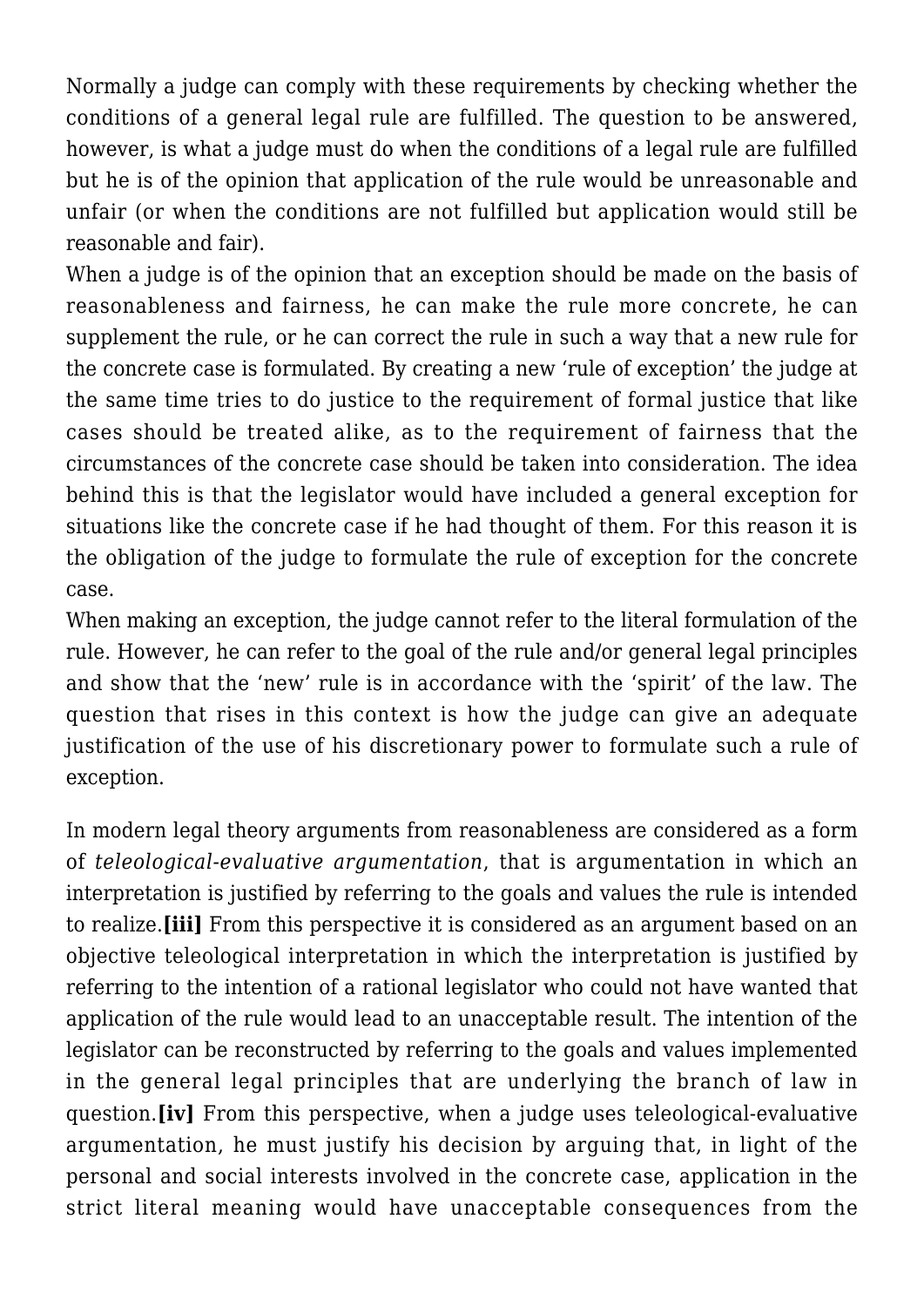perspective of the goals and values the rule is intended to realize.**[v]** On the basis of these considerations, in what follows, I will develop an argumentative model of the burden of proof for the use of arguments from reasonableness in cases in which judges makes an exception to a rule. I will do this by reconstructing the complex argumentation underlying the claim that application of a particular rule is unreasonable and unfair in the concrete case because application would lead to an unacceptable result that is incompatible with the goals and values of the rule in light of the circumstances of the concrete case.

## 3. *An argumentation model for the burden of proof of a judge who uses an argument from reasonableness*

A judge who argues that strict application of a rule in the concrete case would be unacceptable because application would be incompatible with reasonableness and fairness does this in the context of a dispute in which one party argues that the rule R must be applied in the literal meaning R", and the other party argues that in the context of the concrete case the rule R must not be applied in the literal meaning R" but in the amended meaning R' with an exception, so that the rule is not applicable to the concrete case.**[vi]** For the burden of proof of the judge who wants to make an exception, this implies that he has to justify why in the concrete case the rule R must be interpreted in the amended meaning R' and not in the strict meaning R". On the main level the decision and the main argumentation can be reconstructed as follows:

(1)

1. Application of rule X in the amended meaning X' is reasonable and fair

1.1. Application of rule X in the amended meaning X' leads to an acceptable result and

2. Application of rule X in the strict meaning X" is unreasonable and unfair

2.1. Application of rule X in the strict meaning X" leads to an unacceptable result

This reconstruction of the complex standpoint and the main argumentation does justice to the fact that the judge has a burden of proof for defending a complex standpoint consisting of a preference for the amended interpretation and a rejection of the strict interpretation.

The burden implies that the standpoint must be supported with subordinative argumentation in which the judge specifies why the preferred interpretation 1 is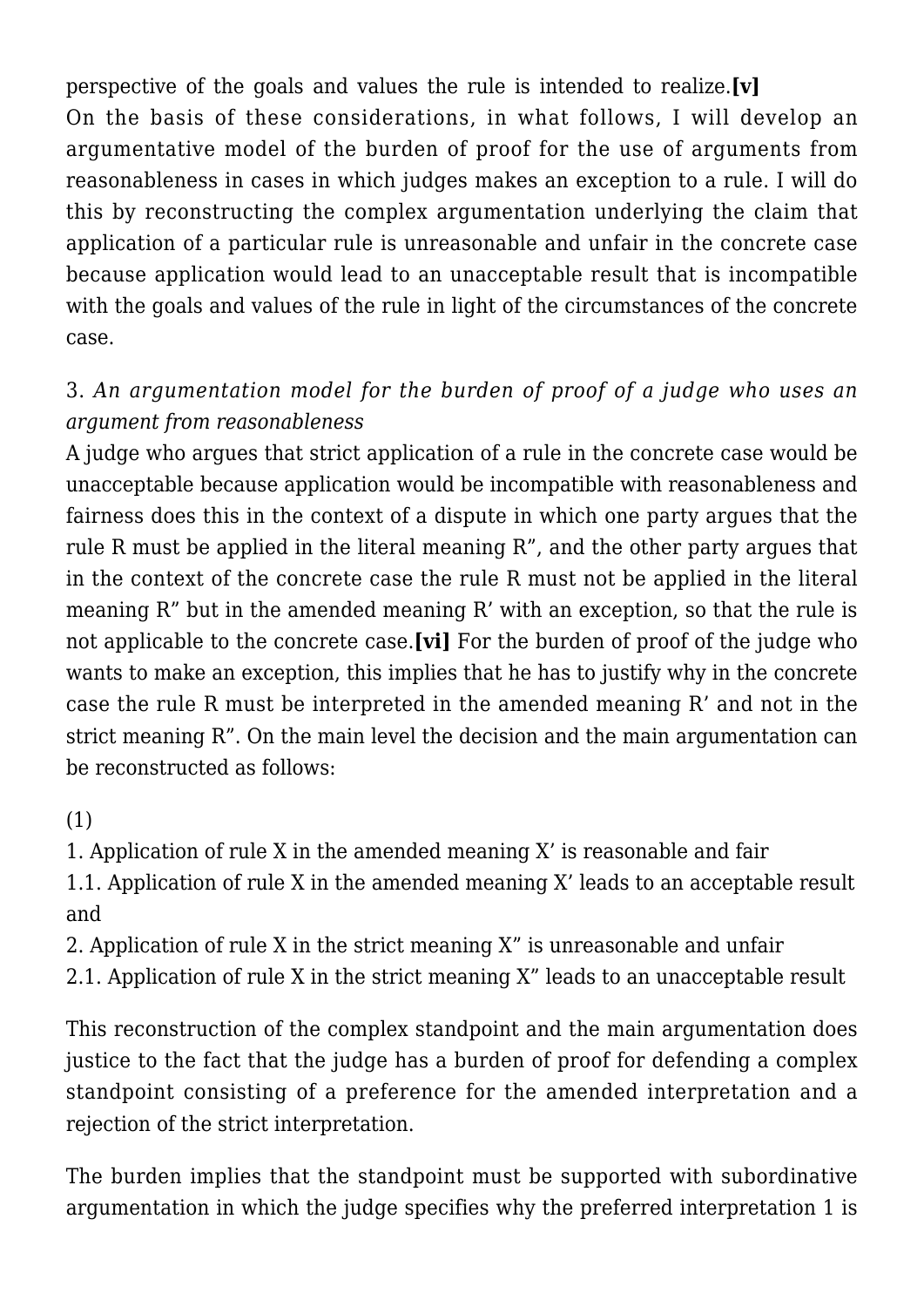coherent with certain legal goals or values which can be reconstructed from certain general legal principles underlying the relevant branch of law, as well as with the personal and social interests involved in the concrete case. He must also justify why the rejected interpretation 2 is incompatible with them.. These considerations, in their turn, must be supported with arguments that specify the legal and factual background of these arguments. A schematic reconstruction of the complex argumentation in support of the standpoint can be modeled as follows:

(2)

1. Application of rule X in the amended meaning X' is reasonable and fair in the concrete case

1.1. Application of rule X in the amended meaning X ' leads to an acceptable result in the concrete case

1.1.1a. Application in the amended meaning X' is compatible with the goals and values the rule is intended to realize of the rule

1.1.1a.1. The amended meaning X' is compatible with the general legal principle R that is underlying the rules r1, r2….rn

1.1.1b. Application in the amended meaning X' is compatible with the circumstances of the concrete case (the social and personal interests of the parties involved in the concrete case) C

1.1.1b.1. Statement about the social and personal interests in the concrete case (…)

In a similar way, the standpoint 2, that application of rule X in the strict meaning X" leads to an unacceptable result implying that application is unreasonable and unfair in the concrete case should be justified.

This reconstruction of the burden of proof from the perspective of a complete justification in the ideal case shows that the argumentation must consist of at least three levels of argumentation. The 'core' of this justification is formed by the argumentation on the second and third level where he must make the underlying choices and assumptions explicit by specifying why the amended meaning is coherent with the law and with the circumstances of the concrete case.

This reconstruction of the burden of proof into a model for the argumentative burden of proof of a judge who uses an argument from reasonableness clarifies his argumentative obligations. It makes clear under what conditions a judge lives up to his formal burden of proof from an argumentative perspective. Whether the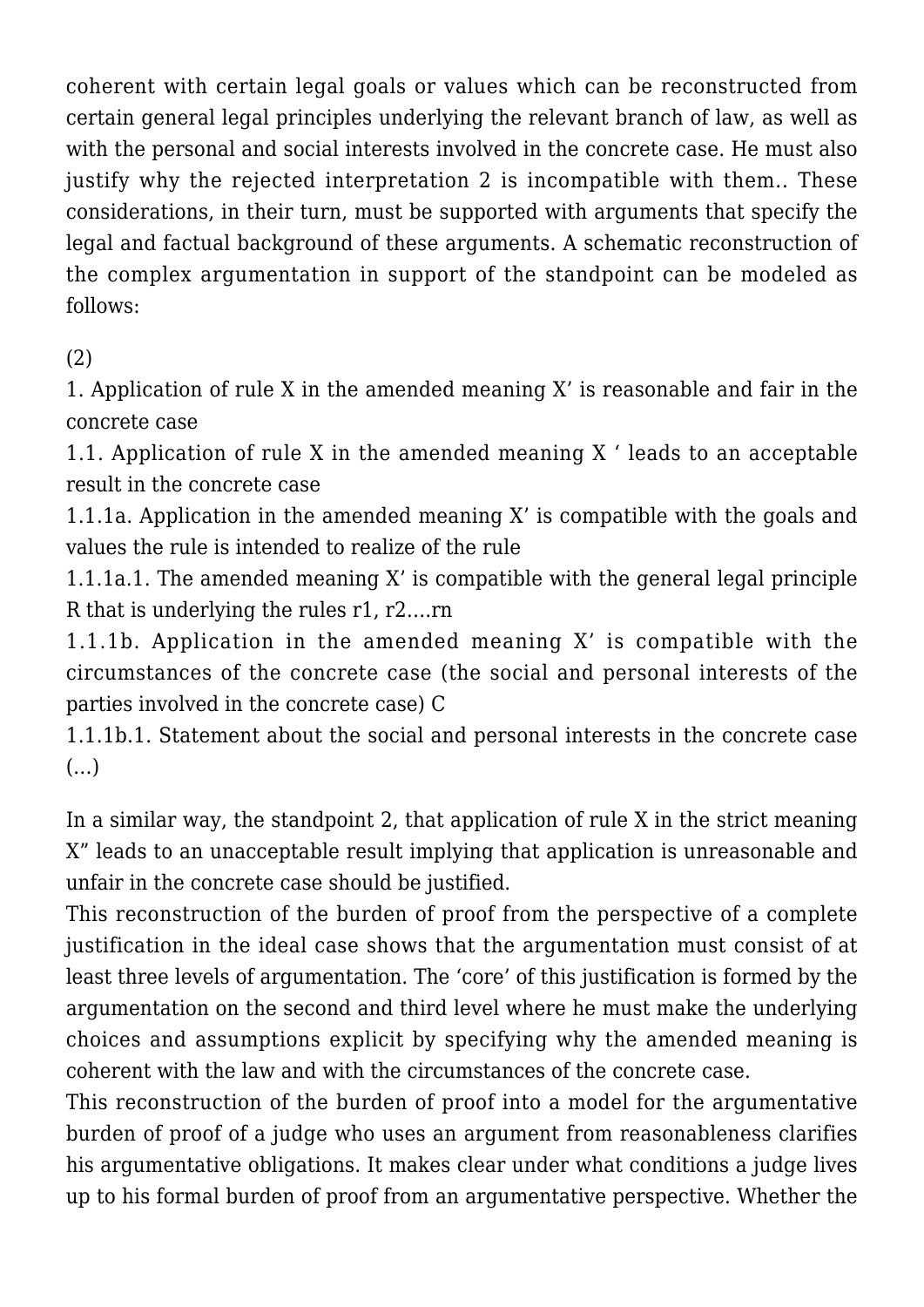arguments are acceptable from the material perspective depends on the criteria of acceptability in a specific field of law.

## 4. *An exemplary analysis and evaluation of the use of arguments from reasonableness and fairness in Dutch civil law*

To give an exemplary demonstration of how the argumentative model can be used for analyzing and evaluating concrete examples of arguments from reasonableness I will discuss a recent and representative example of the way in which the Dutch District Court uses the argument from reasonableness. The Court decided not to apply a rule in a concrete case on the basis of the consideration that an exception should be made because strict application would have unacceptable consequences from the perspective of reasonableness and fairness. This decision is based on a certain degree of discretion by the judge (because he limits the right of the defendant on the request of the plaintiffs) and it is therefore important to determine whether the way in which he accounts for this use of discretion is acceptable from the perspective of his burden of proof.

In Dutch civil law, in some cases an argument from reasonableness and fairness is an argument that is explicitly recognized as an acceptable argument by the legislator. On the basis of clause 6:248, 2 of the Dutch Civil Code the judge has the authority to make an exception to an arrangement by the parties on the basis of reasonableness and fairness if application of the arrangement would be unacceptable in the concrete circumstances:

Clause 6:48,2 – An arrangement that is valid between the creditor and the debtor on the basis of the law, a custom or a legal act, does not apply if this would be unacceptable from the perspective of the standards of reasonableness and fairness.

In book 3 of the Dutch Civil Code in the general clause of article 12 the legislator has formulated the following rule that specifies the factors that play a role in determining what can be considered as reasonable and fair:

When establishing what reasonableness and fairness require, generally accepted legal principles, legal convictions that are generally accepted in the Netherlands, and social and personal interests in the concrete case, should be taken into account.

These articles contain rules that specify under what conditions an argument from reasonableness and fairness is an acceptable argument to justify an exception to a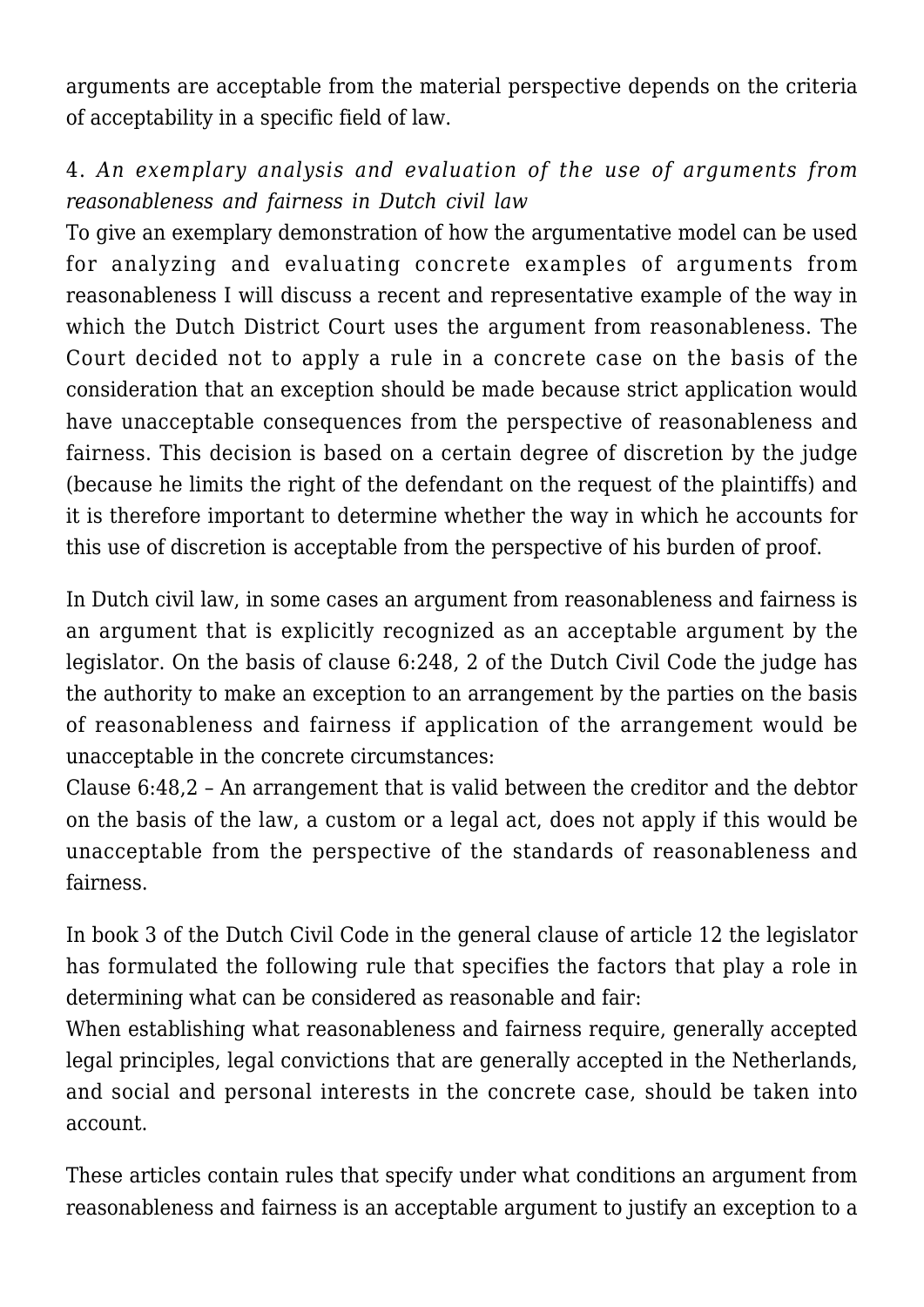legal rule. The articles also specify the factors a judge must mention to justify the exception.

Apart from cases covered by this article, also in other cases a judge can make an exception to a rule but he has a heavier 'burden of proof' which is in line with the obligations described in the previous section. First, he must explain why a strict application would lead to an unacceptable result by specifying why a strict application would be incompatible with the intention of the legislator. Second, he must specify why an exception would be compatible with certain factors specified in the above mentioned article 3:12 of the Civil Code such as generally accepted legal principles, and he must specify what the circumstances in the concrete case are that justify the exception by specifying which social and personal interests are relevant.

In the example, called the 'Unworthy Grandson', the Court uses an argument from reasonableness and fairness to justify that the legal rule of article 4:889 of the Dutch Civil Code about the right of a heir to his legal part of the inheritance should not be applied in the concrete case. The central question is whether someone who has been condemned to life imprisonment in Australia because he has killed his father and the wife of his father, has a right to his fathers legal part of the inheritance of his grandmother. (This example resembles the famous example used by Ronald Dworkin of the Riggs v. Palmer case in which the court denies the grandson Elmer who has killed his grandfather his inheritance on the basis of the principle that no one should profit from his own wrong.)**[vii]**

The Court decides that the rule of clause 4:889 jo and clause 4:960 of the Dutch Civil Code that give a child as a substitute a right to the legal part of the inheritance of a deceased parent, is not applicable in the concrete case because it would lead to an unacceptable result from the perspective of the underlying principle regarding unworthiness in the law of inheritance:

District Court Haarlem, July 24, 2001, nr. 68989 (Court of Justice Amsterdam, August 15, 2002, nr. 1304/01, NJ 2003, 53)

5.7 The exceptional situation of this case has not been foreseen by the legislator. But even if it would have been foreseen, this does not exclude that in certain circumstances the judge can appeal to the 'derogating' function of reasonableness and fairness if application of the law would lead to an unacceptable result.

5.8 The Court is of the opinion that in this case such circumstances obtain. The Court holds that the defendant acts in this special case as inheritor and statutory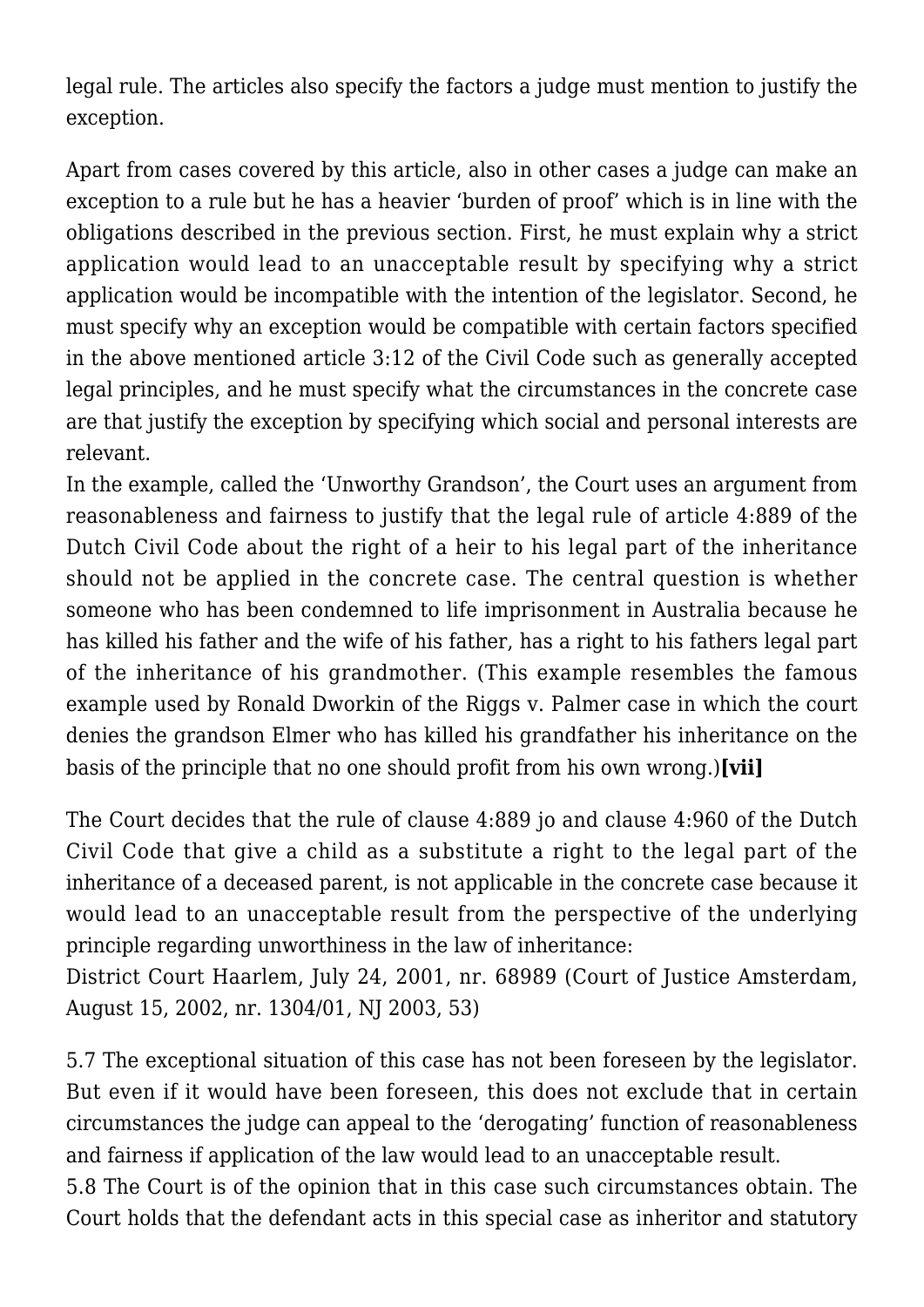heir of his grandmother because he has killed his father, the inheritor in the first line.

(…)

5.10 The rules regarding unworthiness in the law of inheritance make explicit the underlying general legal principle to which the decision of the Supreme Court of December 7 1990 also refers, i.e. that someone should not profit form the intentionally caused death of someone else. In the light of this principle the right of the defendant to exercise his right to his legal share of the inheritance on the basis of clause 4:889 of the Dutch Civil Code would, according to the standards of reasonableness and fairness in the circumstances of this concrete case, lead to an unacceptable result.

5.11 The Court holds that in the present circumstances it is also important that the testatrix, who had suffered a great deal from what the grandson had done to her, had explicitly stated in her will that she did not want that the grandson would get a share of her inheritance. Although it is true that a testator cannot disinherit someone from his legitimate share to the inheritance, the right to the legitimate share is not absolute. In the present circumstances disobeying the will of the testatrix would conflict with the sense of justice in such a serious way that exertion of this right cannot be accepted.

Clause 4:885 of the Dutch Civil Code:

The following persons can considered to be unworthy to be an inheritor and can, for this reason, be excluded from the inheritance:

1. He who has been convicted of killing or trying to kill the deceased;

Clause 4:889 of the Dutch Civil Code:

1. Replacement in the direct downward line takes place infinitively.

The discussion takes place between the plaintiffs, the other inheritors, and the defendant, the grandson. The plaintiffs ask the court to deny the defendant, the grandson, his right to the inheritance because a strict application of clause 4:889 in the exceptional circumstances of the concrete case would, from the perspective of reasonableness and fairness, be so contrary to the purpose of the rule, that it would lead to an unacceptable result. The Court argues that in the concrete circumstances it can be justified to make an exception on the basis of reasonableness and fairness because application would result in an unacceptable consequence that would not be compatible with the purpose and purport of the rule.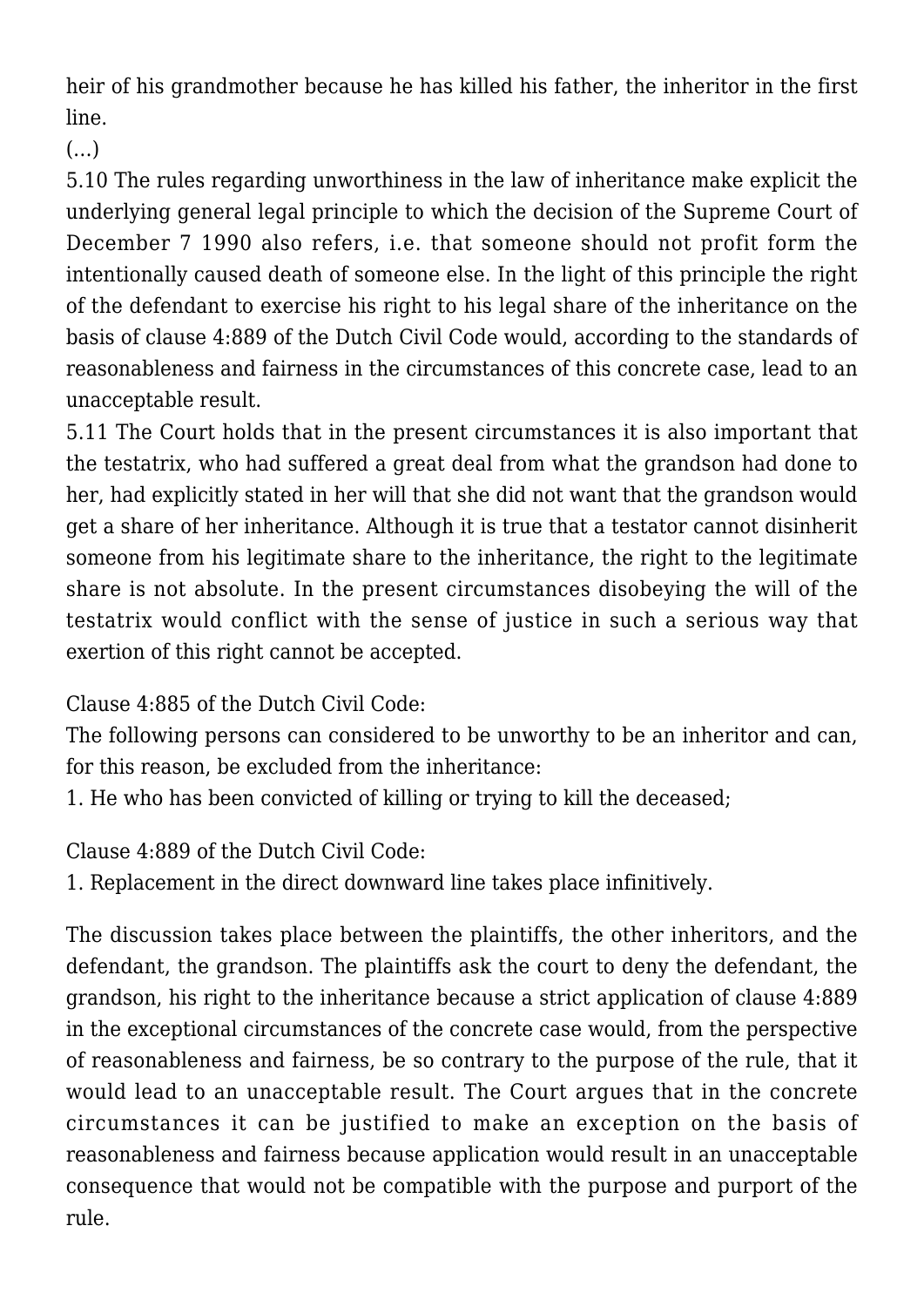The Court honors the claim and decides that this exceptional case has not been foreseen by the legislator (5.7) and that for this reason in these exceptional circumstances it can be justified not to apply the rule on the basis of the derogating function of reasonableness and fairness. On the basis of the general legal principle expressed in the famous case of the murder marriage, the unworthy spouse, of (HR 7 December 1990) someone should not profit from the intentionally caused death of someone else. In the light of this principle, in the circumstances of this concrete case, according to the standards of reasonableness and fairness it would be an unacceptable result if the defendant could exercise his right of legal heir on the basis of clause 4:889.

An analysis according to the model is as follows:

1. Application of rule X in the amended meaning X' , implying that the rule is not applicable is to a person who has murdered his father, is reasonable and fair in the concrete case

1.1. Application of rule X in the amended meaning X ' leads to an acceptable result in the concrete case that the son who has murdered his father does not profit from the intentionally cause death of his father

1.1.1a . Application in the amended meaning X' is compatible with the goals and values the rule is intended to realize, implying that it should be prevented that someone who is unworthy can inherit

1.1.1a.1. The amended meaning X' is compatible with the general legal principle underlying the law of inheritance, that someone should not profit from the intentionally caused death of someone else, formulated by the Supreme Court in his decision of December 7 1990 (the unworthy spouse)

1.1.1b. Application in the amended meaning X' is compatible with the personal interests of the parties involved in the concrete case, implying that it is in the present circumstances compatible with the sense of justice that the will of the testatrix is obeyed

1.1.1b.1. The testatrix, who had suffered a great deal from what the grandson had done to her, had explicitly stated in her will that she did not want that the grandson would get a share of her inheritance

The analysis demonstrates that the court, from the formal perspective, lives up to his burden of justification as specified in the model for his argumentative burden of proof. The exception is justified by three levels of argumentation specifying that the exception is in accordance with the law (1.1.1a.) and with the personal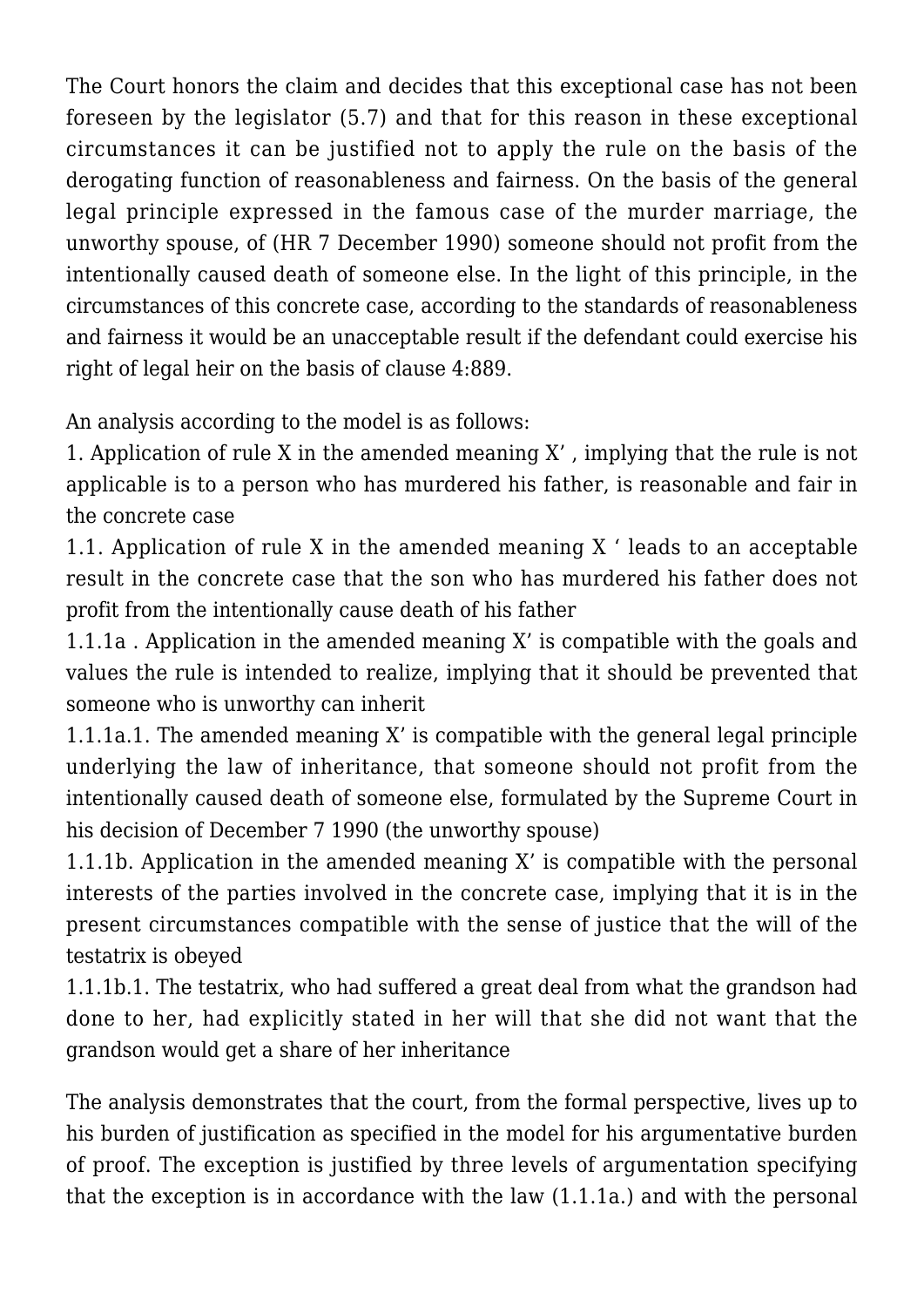interests of the persons involved in the concrete case (1.1.1b.).

Whether the justification is acceptable from the material perspective depends on the question whether the support for the arguments 1.1.1a. and 1.1.1b. is acceptable. Argument 1.1.1a. can be considered as acceptable because it is defended by the legal principle mentioned in 1.1.1a.1. that is also based on a decision of the Supreme Court in the case of the 'Unworthy spouse'. Argument 1.1.1b. can be considered as acceptable because it is adequately supported by 1.1.1b.1. in which it is specified that the history of the case makes clear that the personal interests of the testatrix are indeed in accordance with the decision to deny the grandson his right to his legal share.

In a similar way, the other line of argumentation supporting the claim that application in the strict meaning X" would be unreasonable and unfair can be analysed an evaluated.

This analysis and evaluation of an example show that the argumentation model makes it possible to reconstruct the underlying argumentation and to clarify the argumentative obligations of the judge that have to be met for the justification to be acceptable. If an argument from reasonableness can be reconstructed as part of the complex argumentation specified in the argumentation model and if a judges lives up to his formal and material burden of proof, an argument from reasonableness can be considered as an acceptable contribution to a rational legal discussion.

## 4. *Conclusion*

In this contribution I have developed a model for a rational reconstruction of arguments from reasonableness and fairness in the application of legal rules. The instrument offers a tool that can be used for the analysis and evaluation of all forms of complex argumentation in contexts in which the application of a legal rule is disputed and where the judge refers to reasonableness and fairness to make an exception to a rule. The model provides an a heuristic tool for reconstructing the argumentative steps that are required for a complete justification of the decision and it offers a critical tool by clarifying the elements of the justification that should be submitted to critique. By thus applying the instrument to examples from legal practice the gap between normative descriptions of forms of legal reasoning and legal interpretation on the one hand, and actual legal practice on the other hand can be bridged.

### **NOTES**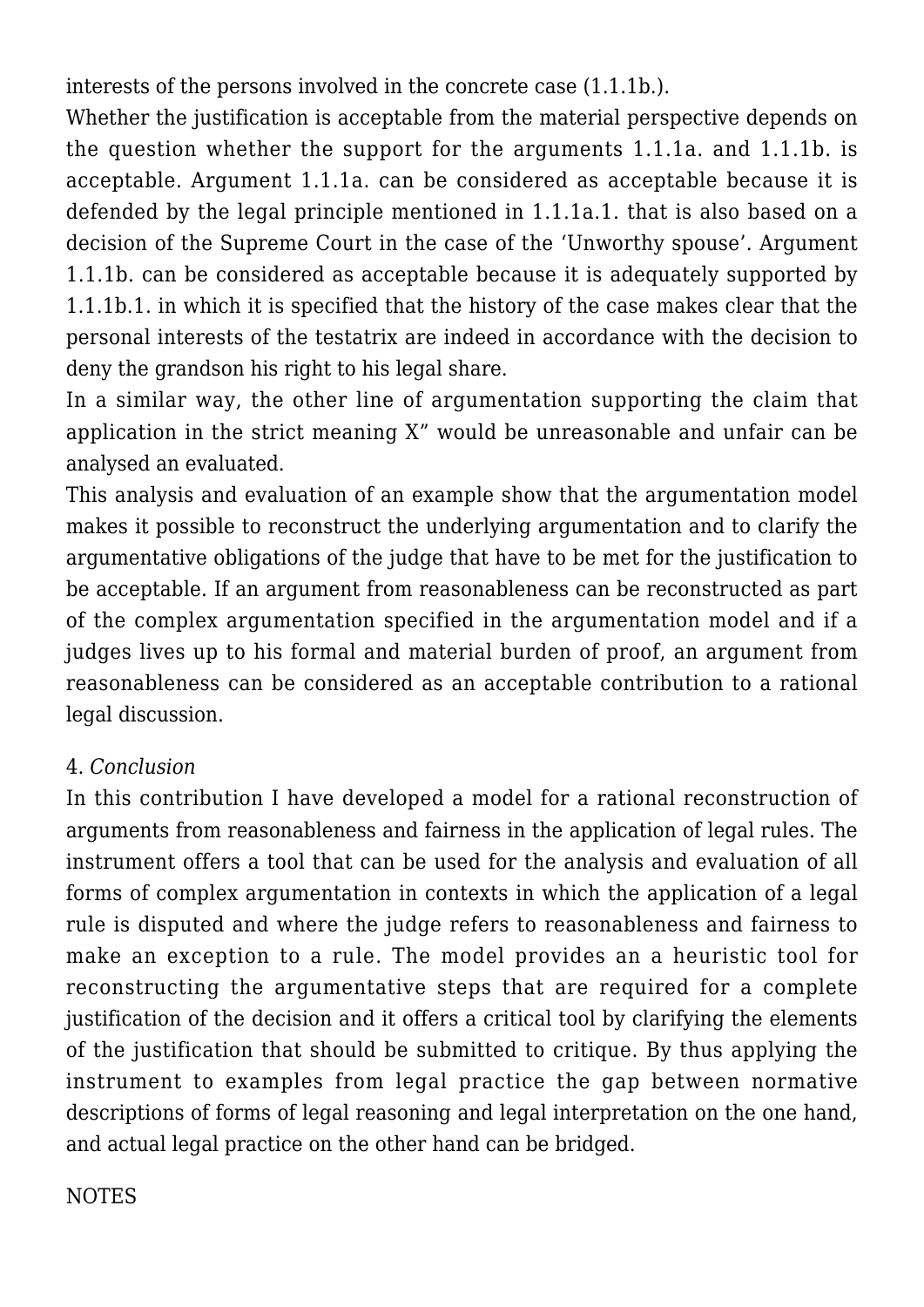**[i]** See Aristotle, Ethica Nicomachea (Book V, x).

**[ii]** See Hesselink 1999 for an overview of the role of reasonableness and fairness (good faith) in European law.

**[iii]** See MacCormick and Summers 1991:524 ff and MacCormick 2005: 132 ff.

**[iv]** See MacCormick 2005: 114 about the role of values as the grounds of evaluation of juridical consequences.

**[v]** See MacCormick 2005: 114 about the role of values as the grounds of evaluation of juridical consequences. For a more detailed description of the requirements of a justification in the context of teleolgocial-evaluative arguments see Feteris 2005.

**[vi]** For a more extensive description of such a model see Feteris 2005.

**[vii]** See Dworkin 1986:15-20

### REFERENCES

Alexy, R. (1989). *A theory of legal argumentation. The theory of rational discourse as theory of legal justification.* Oxford: Clarendon Press. (Translation of Theorie der juristischen Argumentation. Die theorie des rationalen Diskurses als Theorie der juristischen Begründung. Frankfurt a.M.: Suhrkamp, 1978).

Aristotle. *The Nicomachean Ethics.* Translated with an introduction by David Ross. Oxford/New York: Oxford University Press.

Bell, J. (1983). *Policy arguments in judicial decisions*. Clarendon Press, Oxford. Burg, E. (2000). *The model of principles*. Dissertation University of Amsterdam. Dworkin, R. (1986). *Law's empire.* London: Fontana.

Eemeren, F.H. van & R. Grootendorst (1992). *Argumentation, Communication and Fallacies.* Erlbaum, Hillsdale, NJ.

Eemeren, F.H. van & R. Grootendorst. (2004). *A systematic theory of argumentation. The pragma-dialectical approach.* Cambridge University Press, Cambridge.

Eskridge, W.N. jr. (1994). *Dynamic statutory interpretation.* Cambridge: MA:.Harvard University Press.

Feteris, E.T. (1999). *Fundamentals of legal argumentation.* Dordrecht etc.: Kluwer.

Feteris, E.T. (2002a). 'A pragma-dialectical approach of the analysis and evaluation of pragmatic argumentation in a legal context'. *Argumentation*, Vol. 16, No. 3, 349-367.

Feteris, E.T. (2002b). 'The role of arguments from consequences in practical argumentation in a legal context'. In H. Hansen C.W. Tindale, J.A. Blair, R.H.